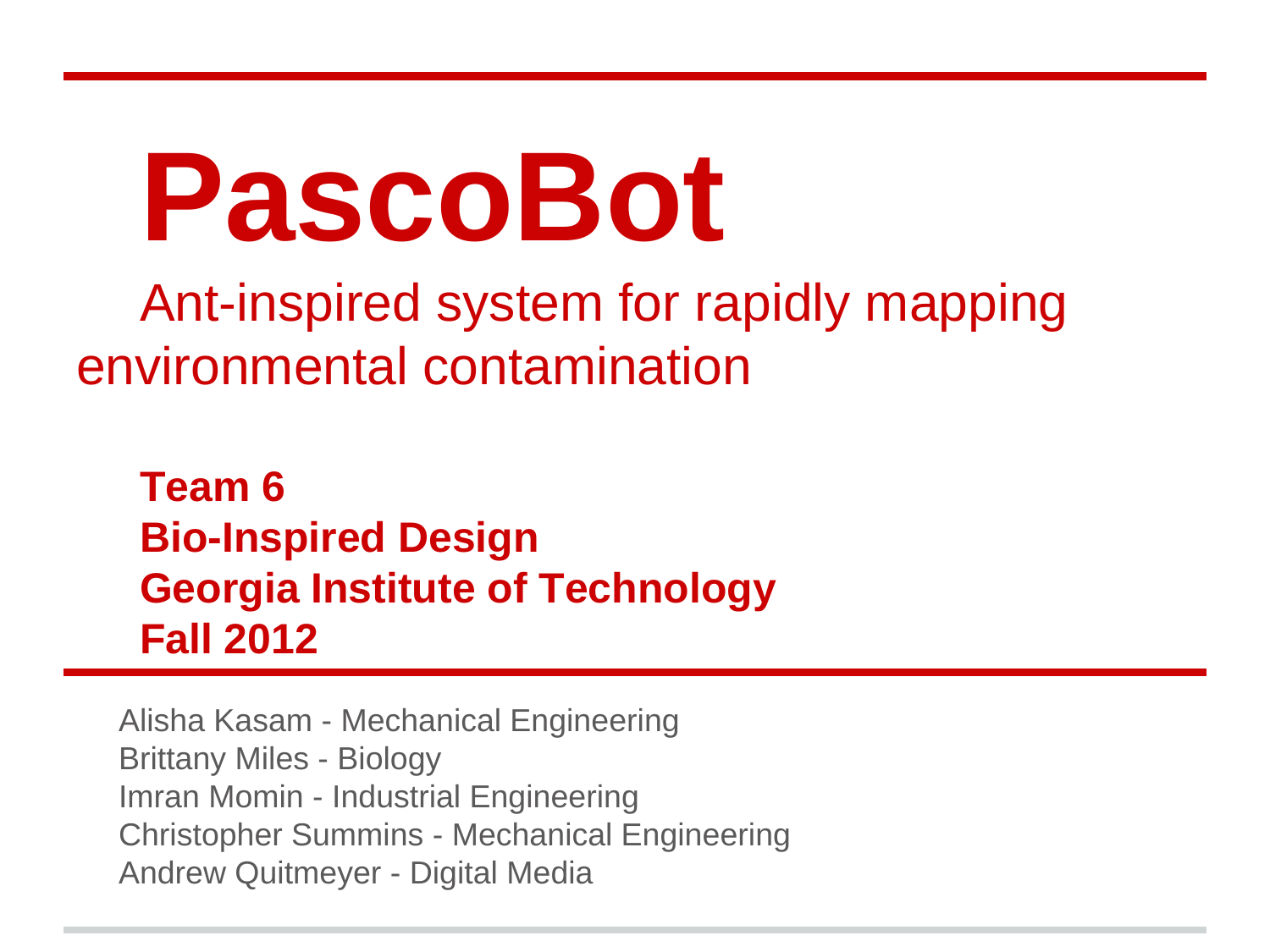#### **Biological Source of Inspiration**

Desert Ants -*Cataglyphis bicolor* Location

- Sahara Desert Function
	- Polarized light navigation

[Desert ants in action](http://www.youtube.com/watch?v=46noJXIrdVg&feature=youtu.be&t=1m9s) Photo: Encyclopedia of Life.

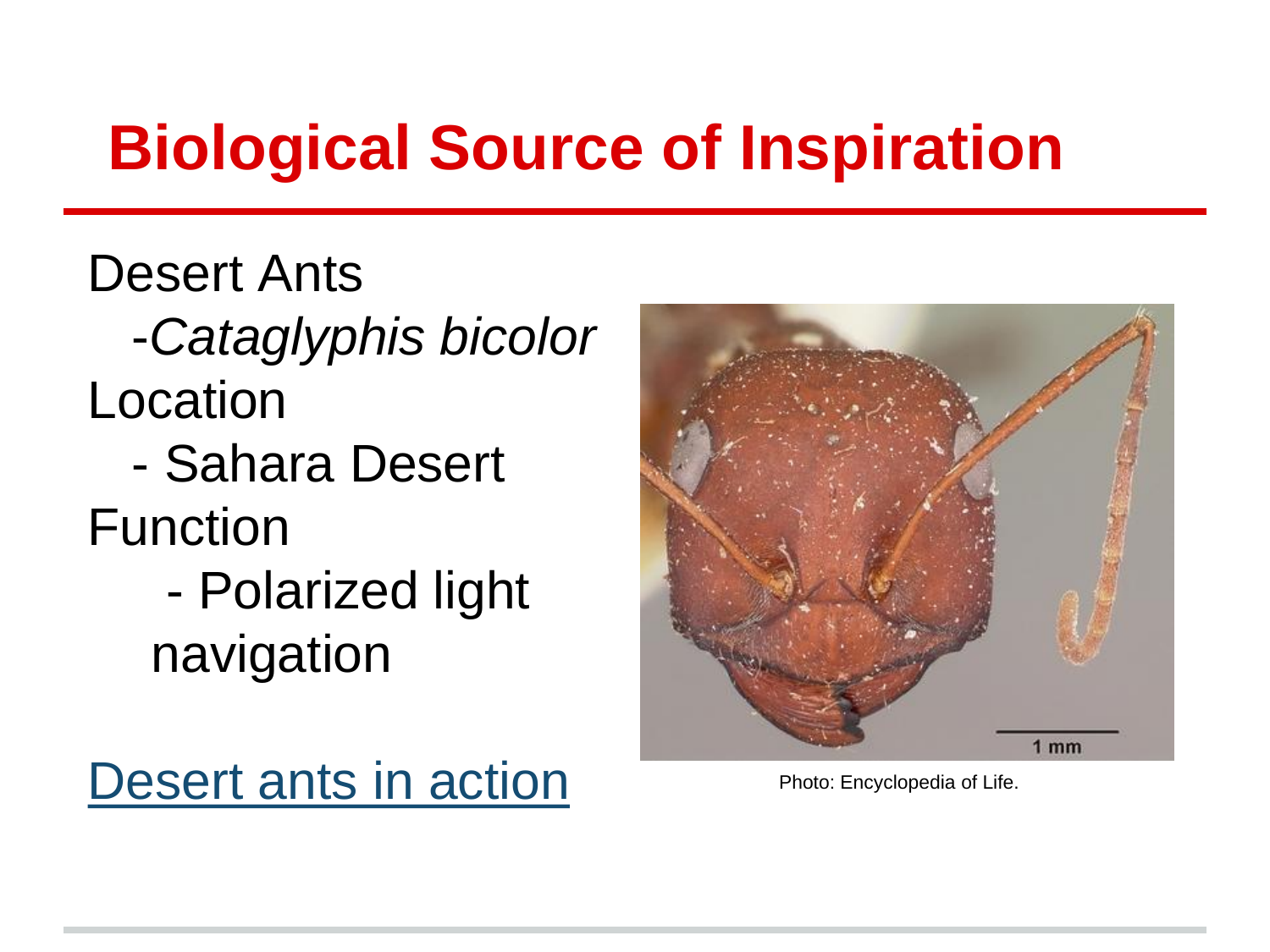#### **Source of Inspiration Mechanism**



Fig. 5 Hypothesis about way stations of the insect's polarization compass: analysers (array of polarization-sensitive photoreceptors, see Fig. 3B), integrators (wide-field polarization-sensitive medullar interneurons, see Fig. 4), and hypothetical compass neurons each responding maximally when the animal is oriented in a particular compass direction. The number of compass neurons  $(n=24)$  is chosen arbitrarily

Wehner, 2003

#### Hard coded homing vector generation

- Simplified processing
- Minimal energy expenditure



Fig. 2A, B Path integration (vector navigation) in Cataglyphis fortis. A An ant's tortuous outward (foraging) and straight homeward path recorded in a featureless salt pan.

B Straight outward paths indicated by the dotted line and multi-leg homeward paths caused by experimental barriers (grey bars), which the ant could pass on its way out (from N to F) but not on its way in. Nine successive runs of one ant. F feeding site, N nest. A from Wehner and Wehner (1990), B from D. Andel and R. Wehner (unpublished observations)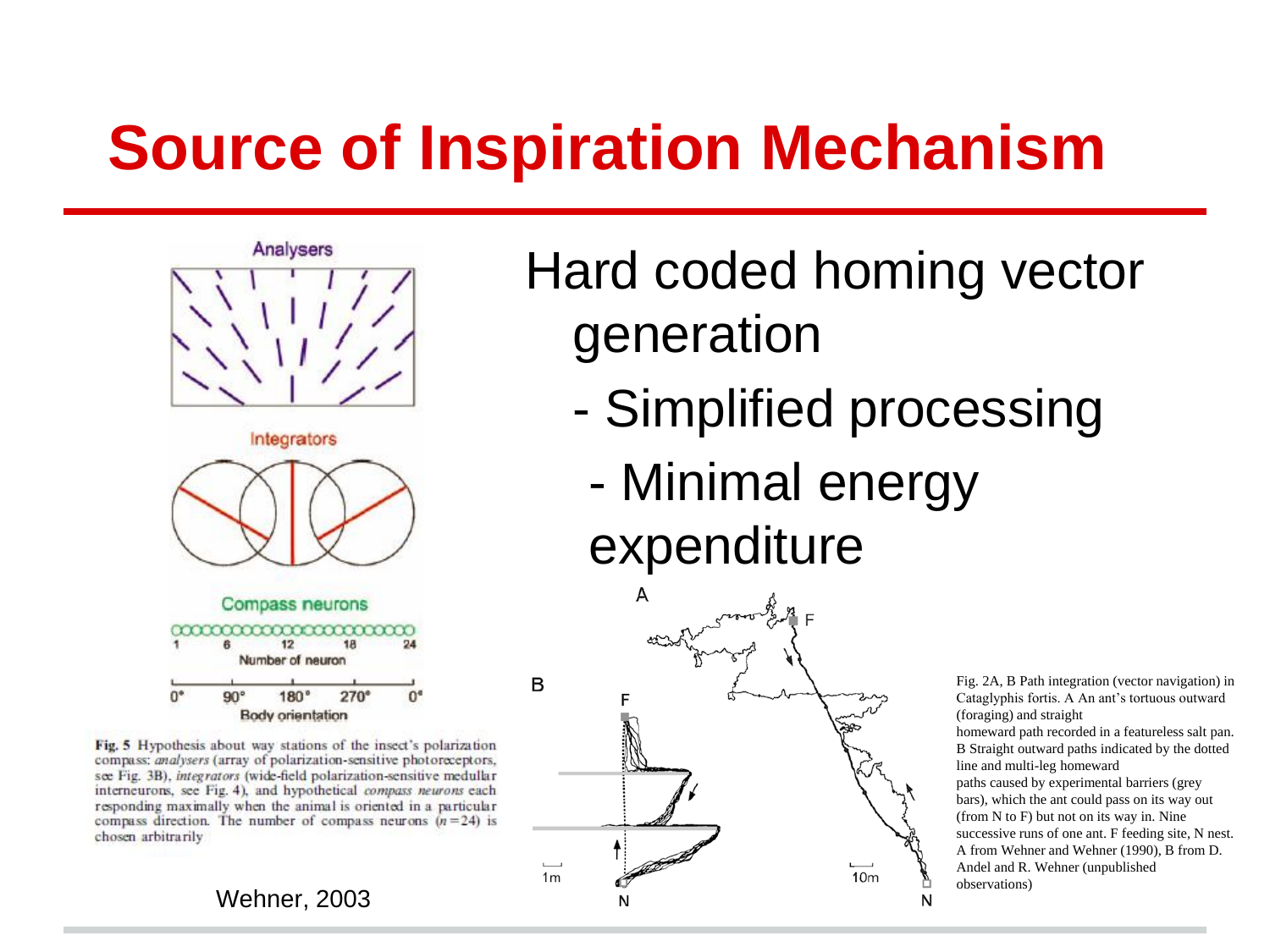#### **Problem**

Simple, cheap solar navigation

- Many uses
- Example: small-robot navigation
	- Solution fits problem

Specifically: radiological/chemical detection

- Scattered hazardous material
	- Potential small-robot solution?



Image Source: www.edupics.com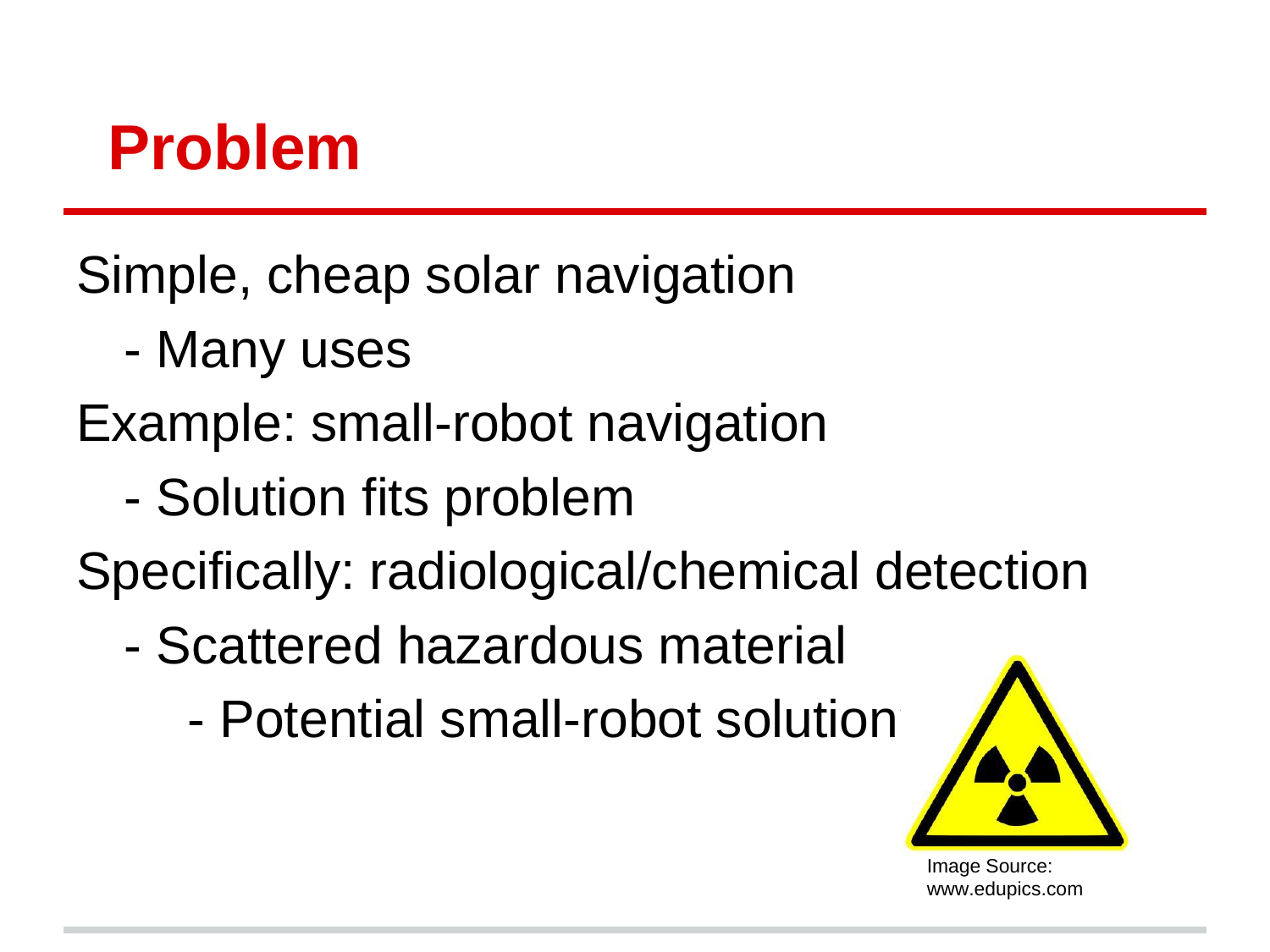#### **Existing Solutions to Problem**

Traditionally:

-Hand scanning, distance measurement More modern:

- Pretty big, slow, expensive robots
- Remote-controlled



Image Source: www.irobot.com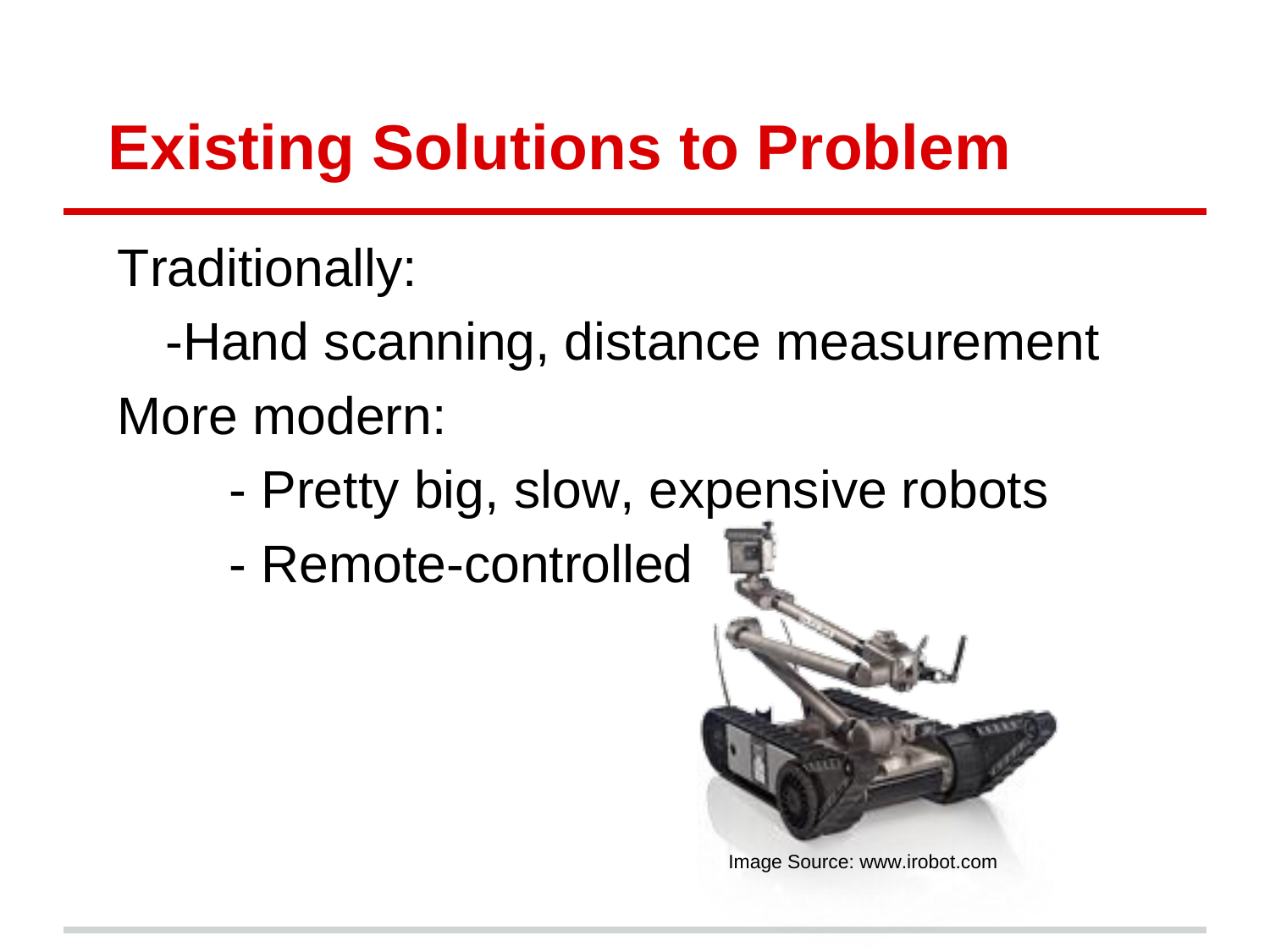# **Analogy**

#### Function:

Quick, safe, and efficient survey to understand radiation or chemical activity in a given area

#### Ant Methods:

Random foraging, followed by a quick, almost straight run home with findings

- Very Cheap (each ant is almost disposable)
- Autonomous
- Fast coverage, given shear numbers (> 100)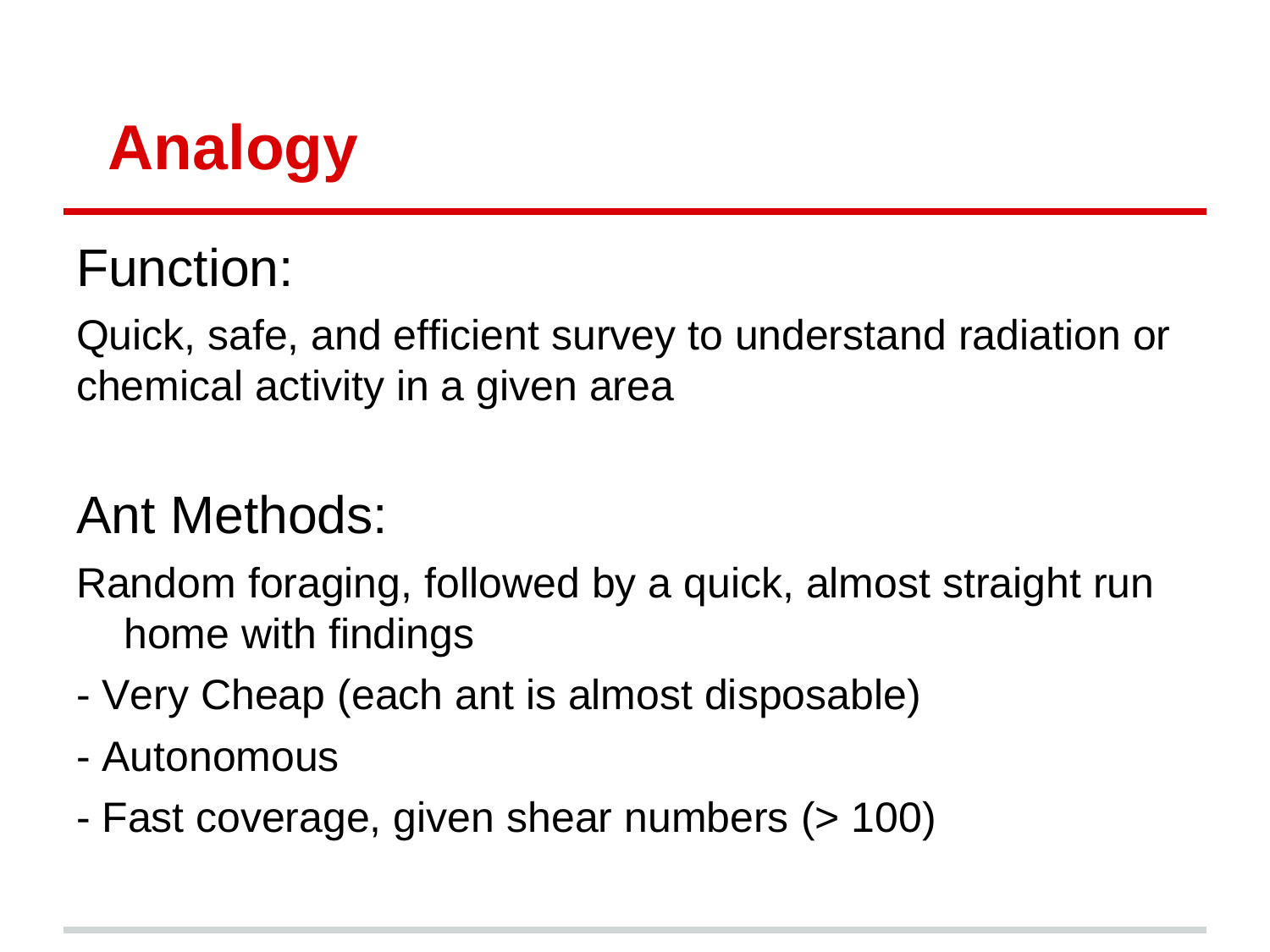### **Design (PascoBot)**

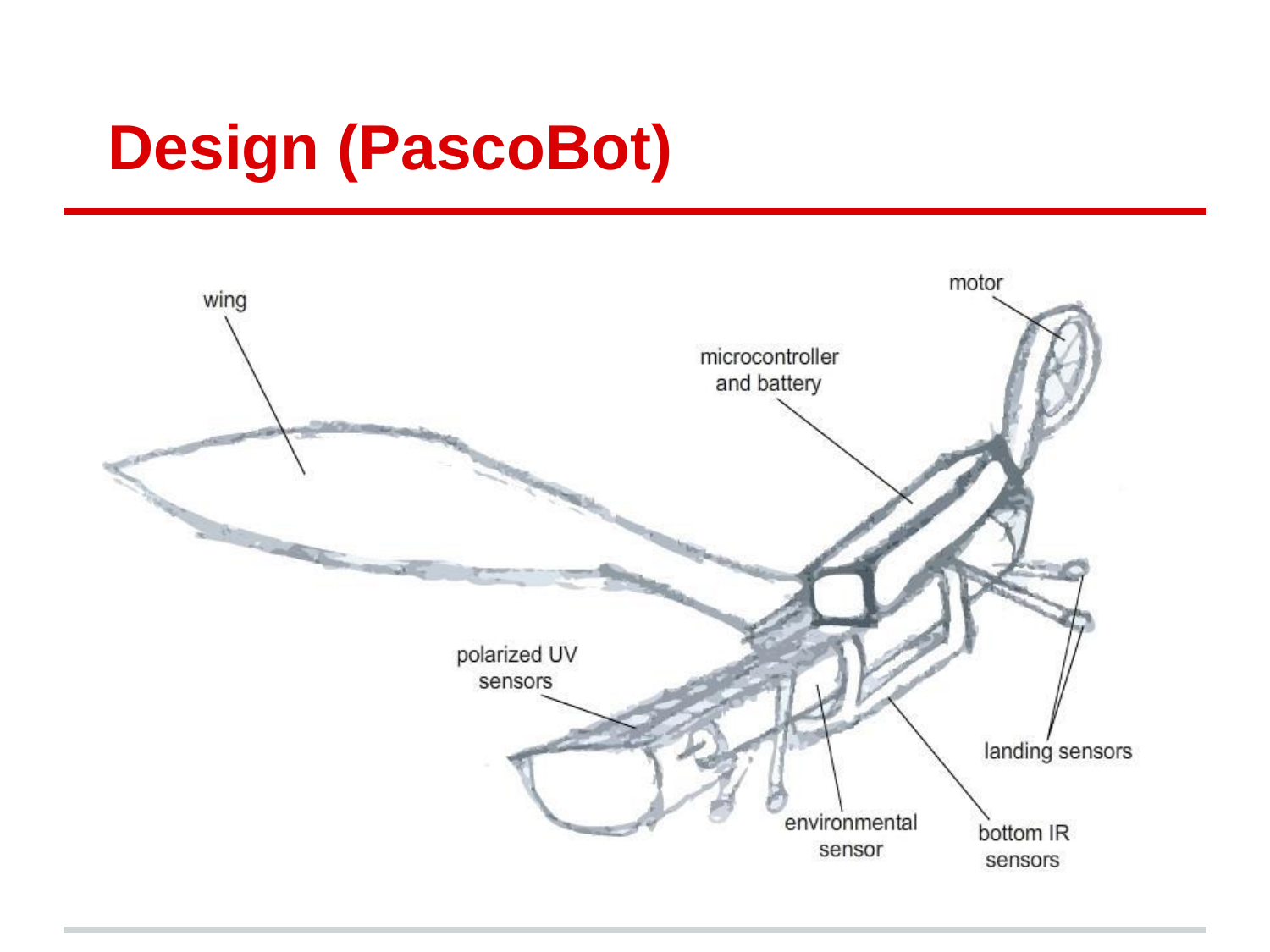# **Design (System)**

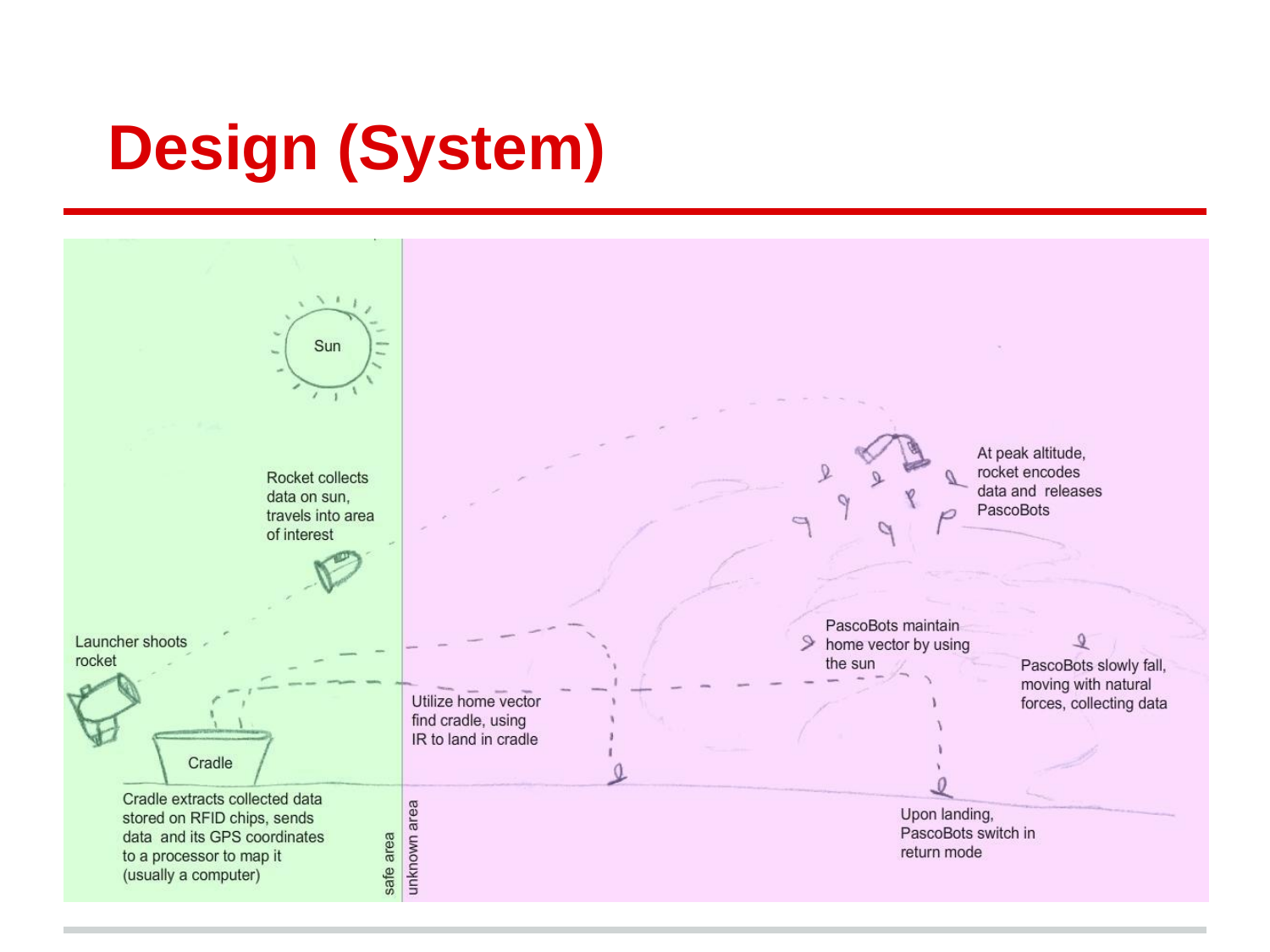#### **Design (Data)**

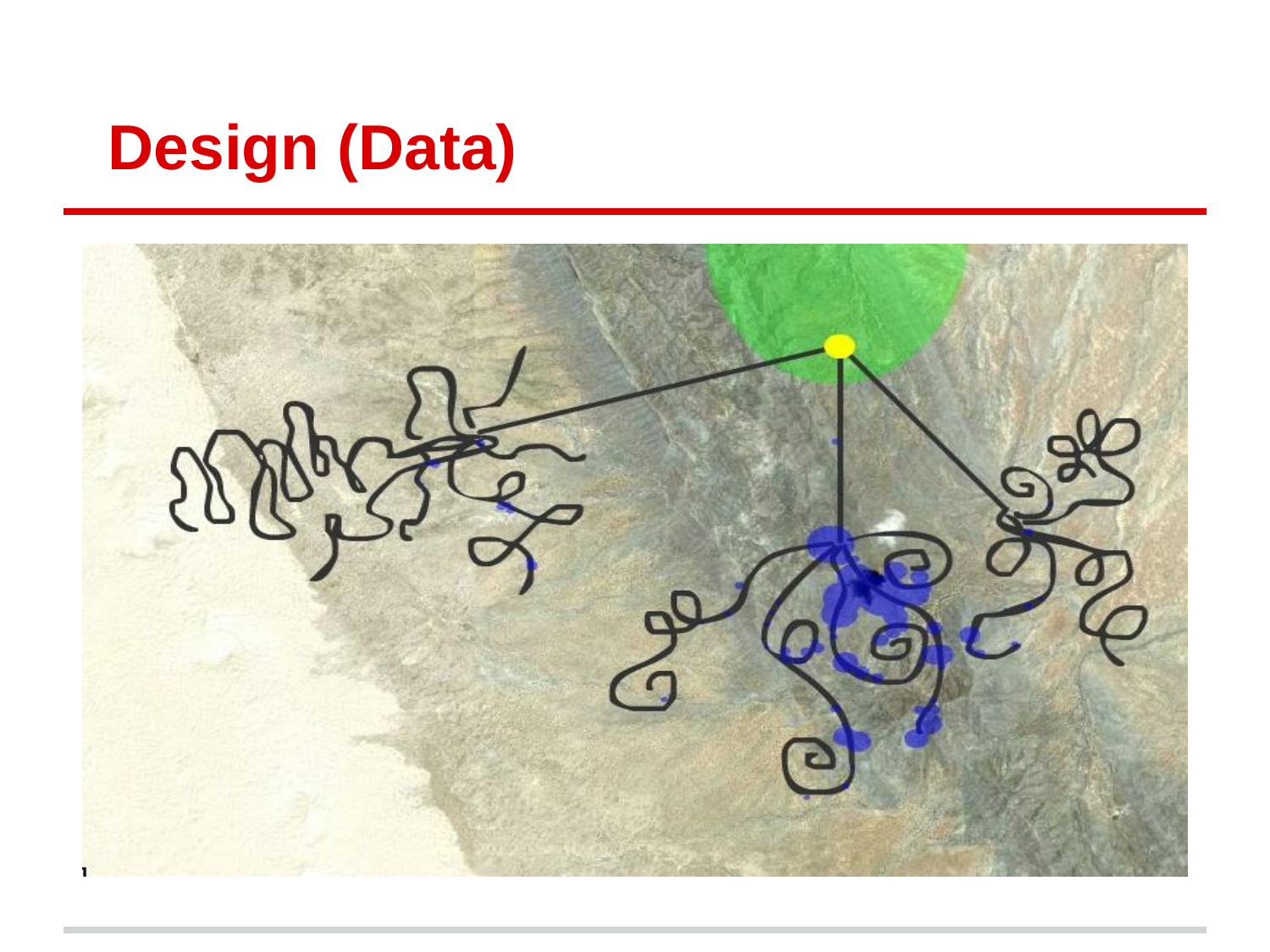## **Design Mechanism**

```
---Foraging Pseudo Code---
                                                       calculateHomingVector()
setup(){
                                                                                 Exploration Time
      isDormant = true;
                                                                                               Orientation away from Sun
                                                     Homing Vector = 180^\circ -
      isExploring = true;Exploration Time
      distanceToHome = 0;
      gotoCollector = false;
                                                      followVectorHome(){
}
                                                             moveinDirection(AngleHome);
loop(){
                                                             distanceToHome --;
            getSensorReadings();
                                                             if(distanceToHome <0 ){
            if(gotoCollector){
                                                                           gotoCollector = true;
             movetoCollector();
                                                             }
            }
                                                      }else{
             if(accel>landingThreshold){
                    isExploring = false;
              }
                                                      movetoCollector(){
             if(isExploring){
                                                            calculateIRDirection();
                    calculateHomingVector();
                                                            moveinDirection(IRDirection);
                    moveExploratoryStep();
                                                            if(IRSensor>collectorThreshold){
             }
                                                                   stop();
             else{
                    followVectorHome();
                                                             }
              }
                                                      }
            }
}
```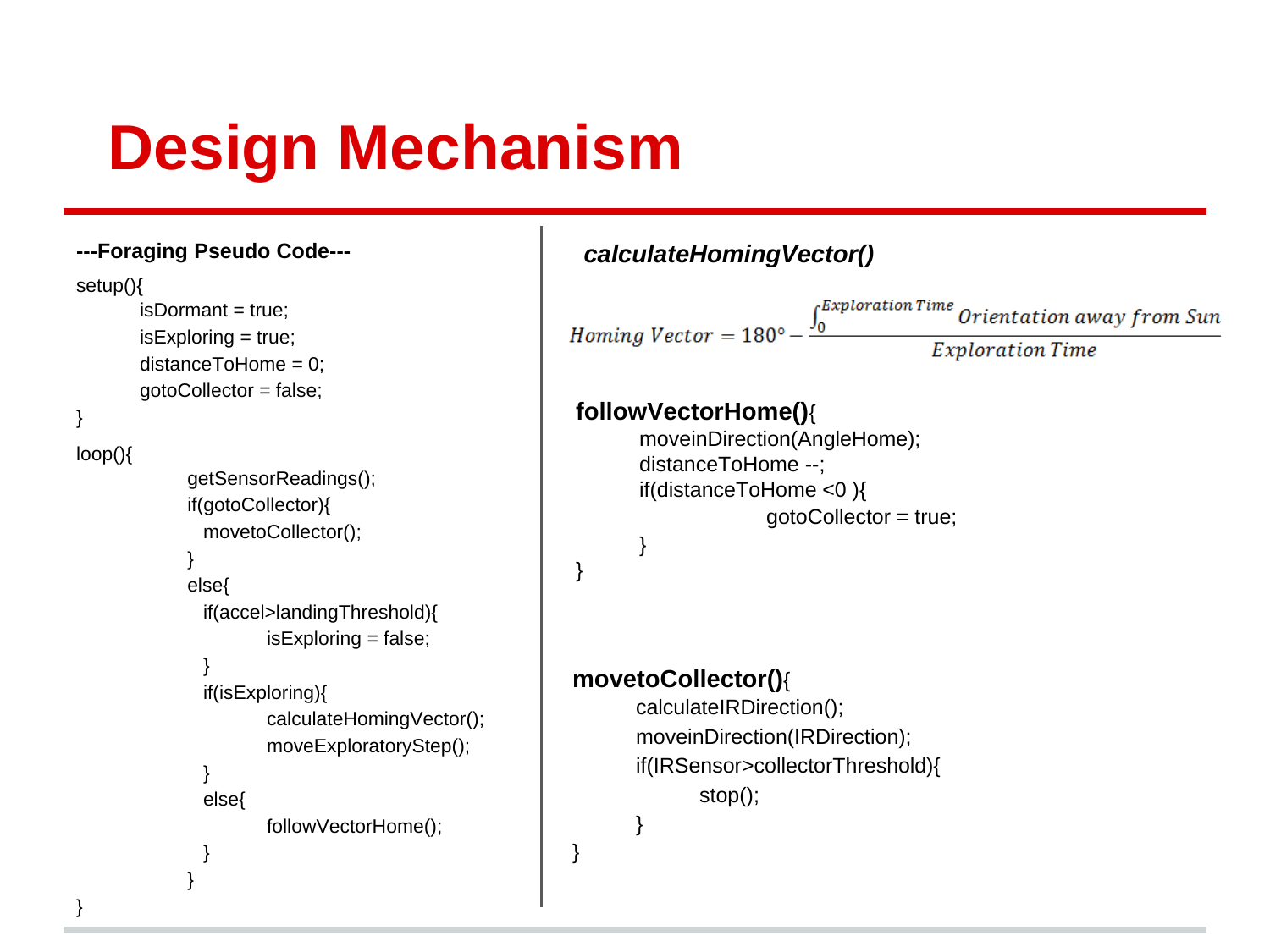## **Design Quantitative Analysis**

3 km disaster zone hypothetical analysis

#### **PascoBots**

16 man-hours 1000 sensor bots 5.6 percent / hour (with 10% estimated loss) 0 Human contamination

#### **Human Teams**

80 man-hours 100 individuals 2.5 percent / hour Human contamination

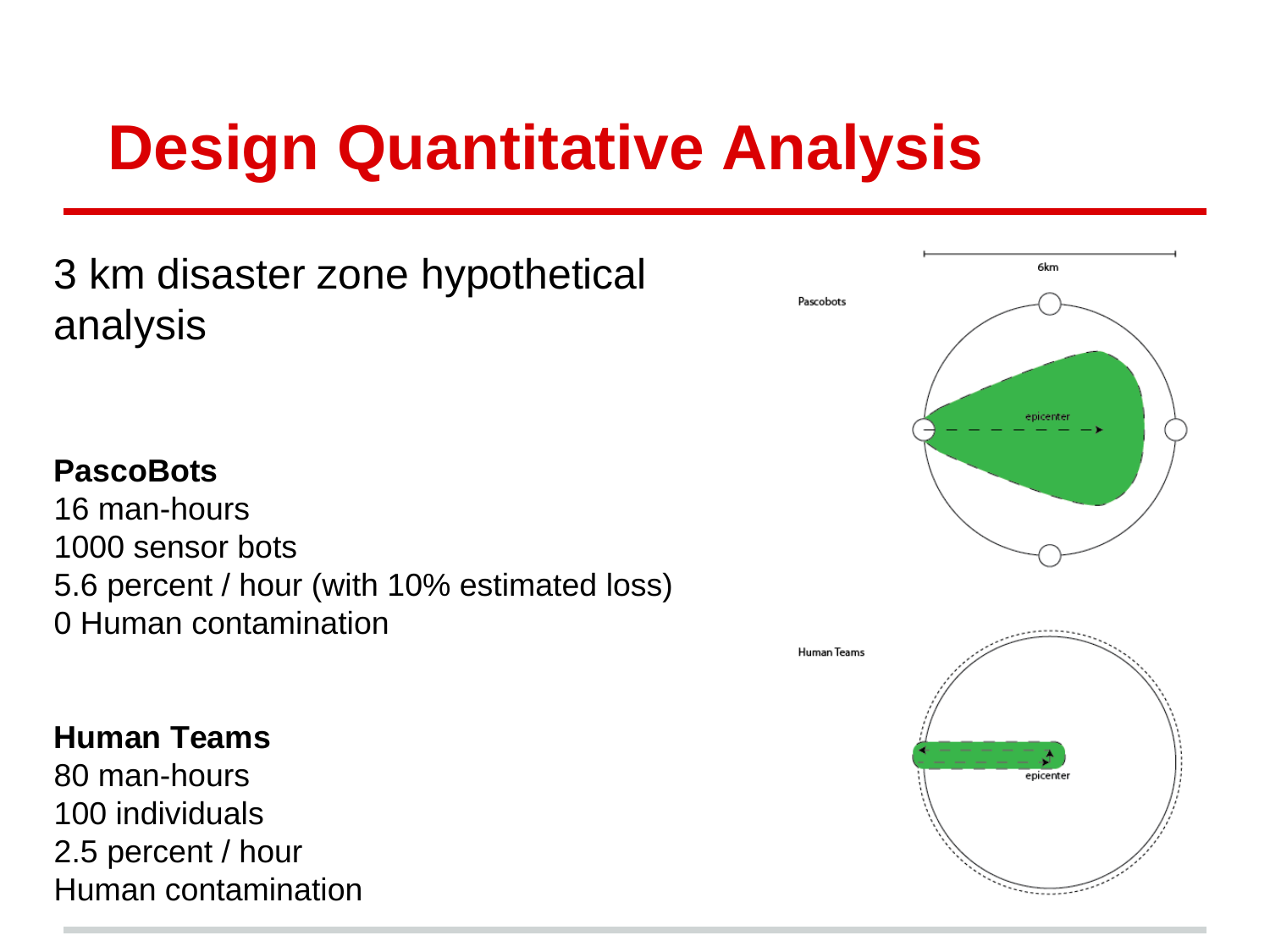#### **Transfer Challenges**





Scaling only applies to behavior mechanisms Neural --> electronic pathways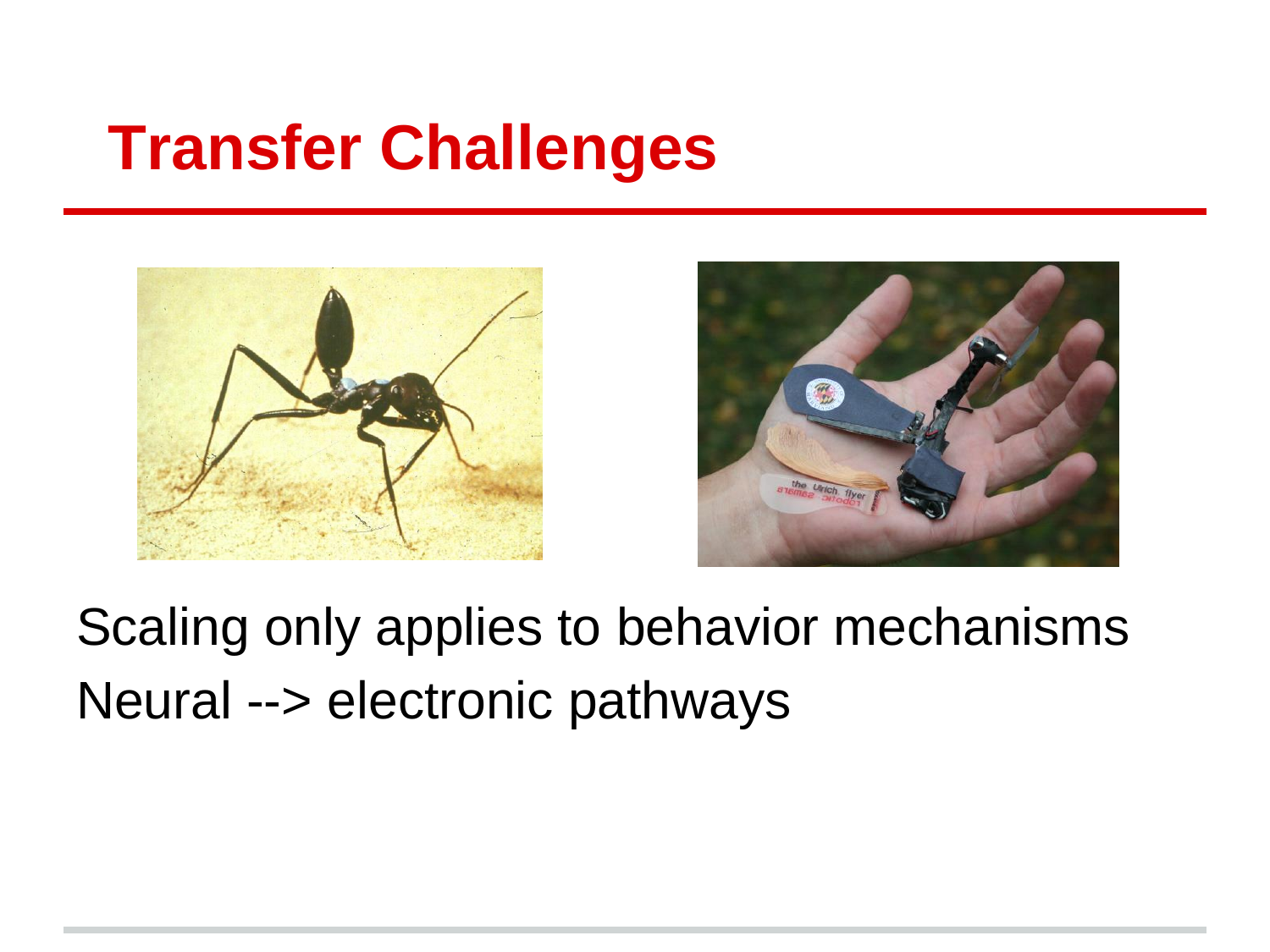#### **Design Value**

- Disaster Response effectiveness
	- $\circ$  limits risk to human health
	- more accurate evacuation zones

## • Efficiency

- o Processing
- o Materials
- o Energy
- Speed
	- o Deployment
	- Completion of process

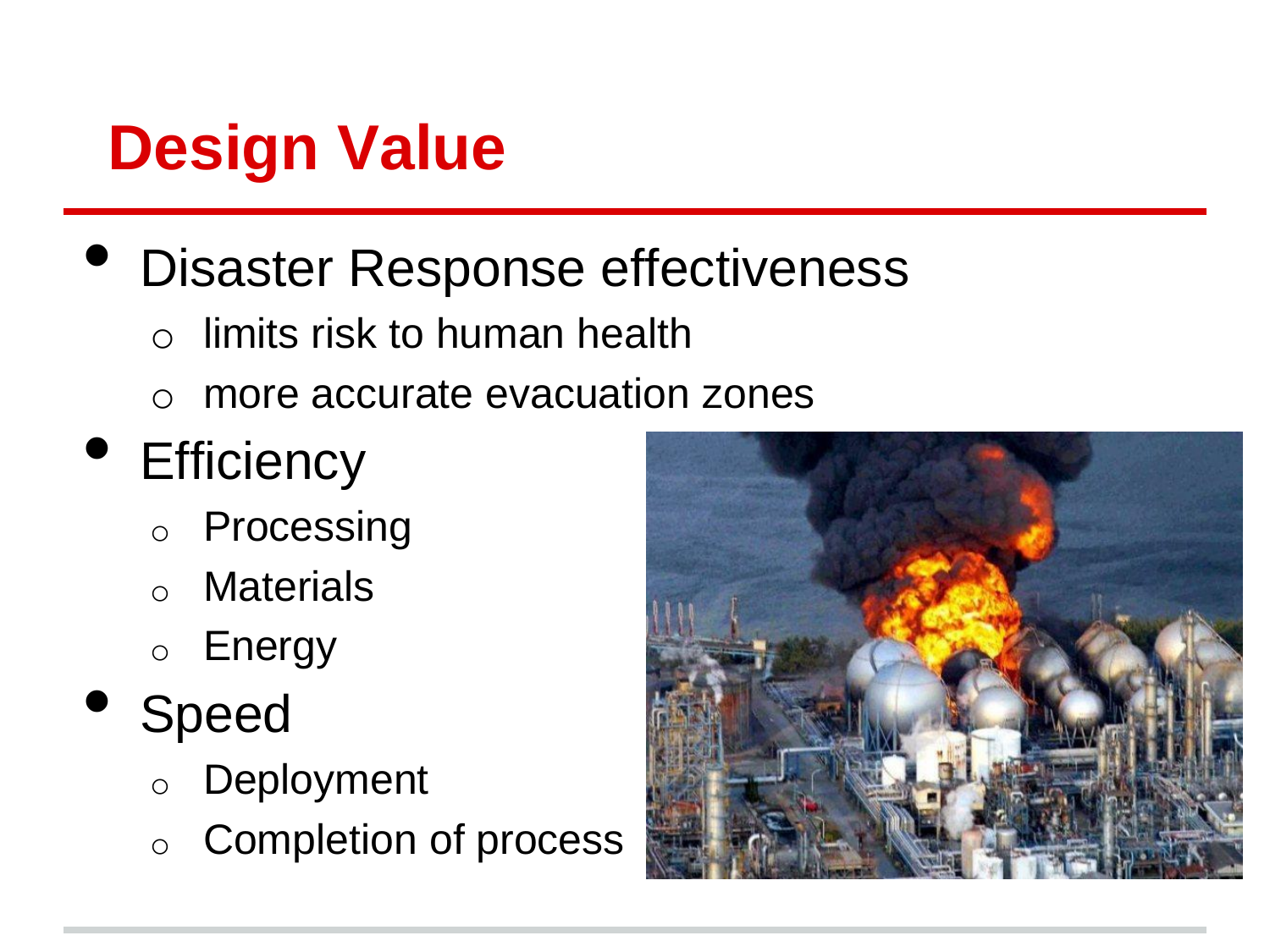#### **References**

*Ant Navigation*. (2012). Retrieved September 16, 2012, from Wikipedia: http://en.wikipedia.org/wiki/Ant#Navigation

- *Blown Up iRobot PackBots Get Resurrected In Iraq*. (2009, November 4). Retrieved September 23, 2012, from Robot Reviews: http://www.robotreviews.com/blog/eigenlance/blown-irobot-packbots-get-resurrected-iraq
- G, D. (n.d.). *Monirobo robots used to monitor radiation in Fukushima*. Retrieved September 17, 2012, from http://www.robaid.com/robotics/monirobo-robots-used-to-monitor-radiation-in-fukushima.htm
- Greenemeier, L. (2011, March 24). *Robots Arrive at Fukushima Nuclear Site with Unclear Mission*. Retrieved from Scientific American: http://www.scientificamerican.com/article.cfm?id=robots-arrive-fukushima-nuclear
- Guizzo, E. (n.d.). *Can Japan Send in Robots to Fix Troubled Nuclear Reactors?* Retrieved SeptembeR 17, 2012, from http://spectrum.ieee.org/automaton/robotics/industrial-robots/japan-robots-to-fix-troubled-nuclear-reactors
- Guizzo, E. (2011, August 23). *Fukushima Robot Operator Writes Tell-All Blog*. Retrieved from IEEE Spectrum: http://spectrum.ieee.org/automaton/robotics/industrial-robots/fukushima-robot-operator-diaries
- Hölldobler, B., & Wilson, E. O. (1990). *The Ants.* Harvard University Press.
- iRobot Corporation. (n.d.). *iRobot 510 PackBot*. Retrieved September 17, 2012, from iRobot: http://www.irobot.com/us/robots/defense/packbot/Specifications.aspx
- *iRobot's New SUGV Robot Can Drive Itself with 3D Laser Vision*. (2010, September 18). Retrieved from Robot Stock News: http://robotstocknews.blogspot.com/2010/09/irobots-new-sugv-robot-can-drive-itself.html
- Matsutani, M. (2012). *Reactor 2 Radiation too high for access*. Retrieved September 17, 2012, from http://www.japantimes.co.jp/text/nn20120329a1.html
- Nagatani, K., Kiribayashi, S., Okada, Y., & all., e. (2011). Gamma-ray irradiation test of Electric components of rescue mobile robot Quince –Toward emergency response to nuclear accident at Fukushima Daiichi Nuclear Power Station on March 2011. *Proceedings of the 2011 IEEE International Symposium on Safety,Security and Rescue Robotics*, (pp. 56-60). Kyoto, Japan.